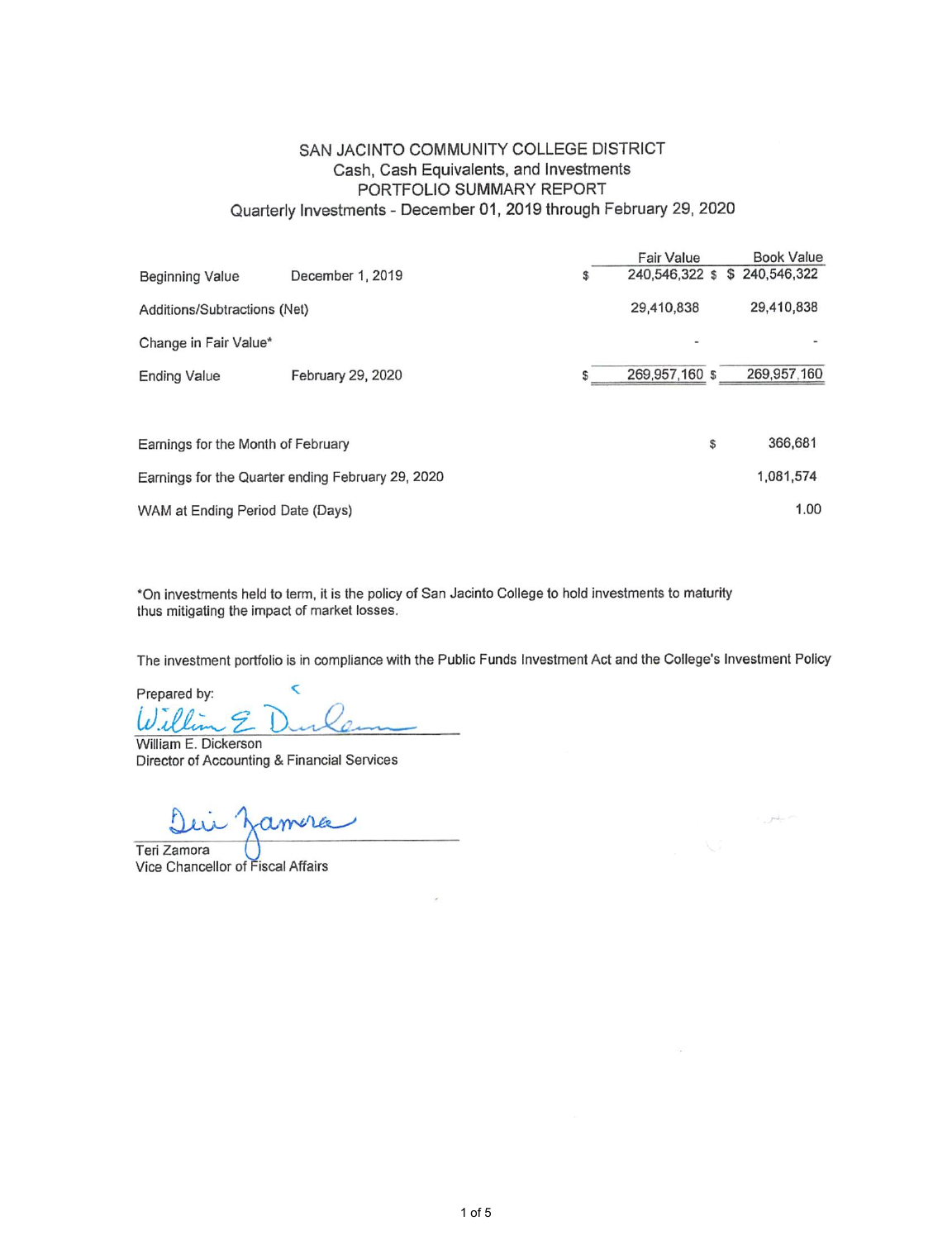| SB1:B57AN JACINTO COMMUNITY COLLEGE DISTRICT<br>WEIGHTED AVERAGE TO MATURITY<br><b>INVESTMENTS</b><br>02/29/2020 |  |
|------------------------------------------------------------------------------------------------------------------|--|
|------------------------------------------------------------------------------------------------------------------|--|

| Description                                                                                                                                                                                                                                                                                                                                                                                                                                                   | Held At                                                                                                                               | Coupon<br>Rate                                         | Purchase<br>Date          | Maturity                                                               | क<br>व | Ēāi | Value                                                                 | Value<br><b>Book</b>                                             | % of Total Days to Weighted<br>Portfolio                             | Maturity Avg. Mat |                                    |
|---------------------------------------------------------------------------------------------------------------------------------------------------------------------------------------------------------------------------------------------------------------------------------------------------------------------------------------------------------------------------------------------------------------------------------------------------------------|---------------------------------------------------------------------------------------------------------------------------------------|--------------------------------------------------------|---------------------------|------------------------------------------------------------------------|--------|-----|-----------------------------------------------------------------------|------------------------------------------------------------------|----------------------------------------------------------------------|-------------------|------------------------------------|
| Short-Term Investments - Cash & Cash Equivalents<br>JPMorgan Accounts Payable Disbursements<br>JPMorgan Workmen's Comp<br>Credit Cards in Transit<br>JPMorgan Operating<br>JPMorgan Payroll<br>Petty Cash                                                                                                                                                                                                                                                     | Campus Business Offices<br>JPMorgan Chase Bank<br>JPMorgan Chase Bank<br>JPMorgan Chase Bank<br>JPMorgan Chase Bank<br>land<br>Heartl | <b>ARAKA</b><br>MARA<br>≸<br>$\frac{4}{2}$             | E<br>Szzzz<br>≸           | 3/01/20 \$<br>03/01/20<br>03/01/20<br>03/01/20<br>03/01/20<br>03/01/20 |        | ↮   | ↮<br>67,403<br>400,924<br>$(40, 484)$<br>22,742<br>20,025<br>,357,884 | 400,924<br>(40, 484)<br>20,025<br>67,403<br>,357,884<br>22,742   | 0.01%<br>$0.02\%$<br>$-0.15\%$<br>0.50%<br>-0.01%<br>0.01%           |                   | 588<br>000<br>0.00<br>0.00<br>0.00 |
| East West MM Operating Account                                                                                                                                                                                                                                                                                                                                                                                                                                | West Bank<br>East <sup>)</sup>                                                                                                        | 1.450%                                                 | ≸                         | 03/01/20                                                               |        |     | 45,533,605                                                            | 45,533,605                                                       | 16.87%                                                               |                   | 7.0                                |
| LSIP Government Overnight Fund - Operating Funds<br>exPool - PRIME - Operating<br>Texas Citizens Bank<br>[exPool - Operating                                                                                                                                                                                                                                                                                                                                  | Lone Star Investment Poo<br>TexPool<br>Texas Citizens Bank<br>TexPool                                                                 | 1.210%<br>1.584%<br>.593%<br>.801%                     | ≦<br>≷≨≼∢                 | 03/01/20<br>03/01/20<br>03/01/20<br>02/10/20                           |        |     | 2,731,496<br>39,839<br>246,980<br>70,089,323                          | 2,731,496<br>39,839<br>246,980<br>70,089,323                     | $\begin{array}{c} 0.09\% \\ 1.01\% \\ 0.01\% \\ 25.96\% \end{array}$ |                   | 0.00<br>$\frac{0}{0}$<br>0.01      |
| LSIP Government Overnight Fund - 2008 GOB Bond Proceeds Lone Star Investment Poo<br>SIP Government Overnight Fund - 2015 Revenue Bond ProcLone Star Investment Poo<br>SIP Government Overnight Fund - 2016 GOB Bond Proceed:Lone Star Investment Poo<br>LSIP Government Overnight Fund - GOB Debt Service<br>TexPool PRIME - 2019 Bond Proceeds (New 02/26/2019)<br>East West Bank MM 2015 Revenue Bond Proceeds<br>Restricted - Cash & Cash Equivalents<br>っ | Lone Star Investment Poo<br>West Bank<br>TexPool<br>East <sup>1</sup>                                                                 | .584%<br>.584%<br>1.584%<br>$-450%$<br>.584%<br>1.801% | <b>ARARARA</b><br>ARARARA | 03/01/20<br>03/01/20<br>03/01/20<br>03/01/20<br>03/01/20<br>03/01/20   |        |     | 17,642,826<br>5,006,370<br>124,107,274<br>3,397,400<br>135,401        | 17,642,826<br>5,006,370<br>124, 107, 274<br>3,397,400<br>135,401 | 1.85%<br>6.54%<br>45.97%<br>0.00%<br>1.26%<br>0.05%                  |                   | 0.02<br>0.07<br>0.07<br>0.46       |
| Grand Total Short Term Investments and Cash & Cash Equivalents                                                                                                                                                                                                                                                                                                                                                                                                |                                                                                                                                       |                                                        |                           |                                                                        |        | ↔   | ↔<br>269,957,160                                                      | 269,957,160                                                      | 100.00%                                                              |                   |                                    |
|                                                                                                                                                                                                                                                                                                                                                                                                                                                               |                                                                                                                                       |                                                        |                           |                                                                        |        |     |                                                                       | Weighted Average to Maturity at Ending Period Date (Days)        |                                                                      |                   |                                    |

|                                                           |                    |                  | 8588<br>8588 |                                 |                                                 |                  | $\frac{100}{100}$                             |
|-----------------------------------------------------------|--------------------|------------------|--------------|---------------------------------|-------------------------------------------------|------------------|-----------------------------------------------|
| Neighted Average to Maturity at Ending Period Date (Days) | Petty cash on hand | Investment pools | Money Market | Bank deposits - demand deposits | U. S. government securities and municipal bonds | Accrued Earnings | Total Cash and cash equivalents + investments |
|                                                           | 20,025             | 218, 143, 559    | 50,786,955   | 1,006,621                       |                                                 |                  | \$ 269,957,160                                |
| CAFR                                                      | Note 4             |                  |              |                                 |                                                 |                  |                                               |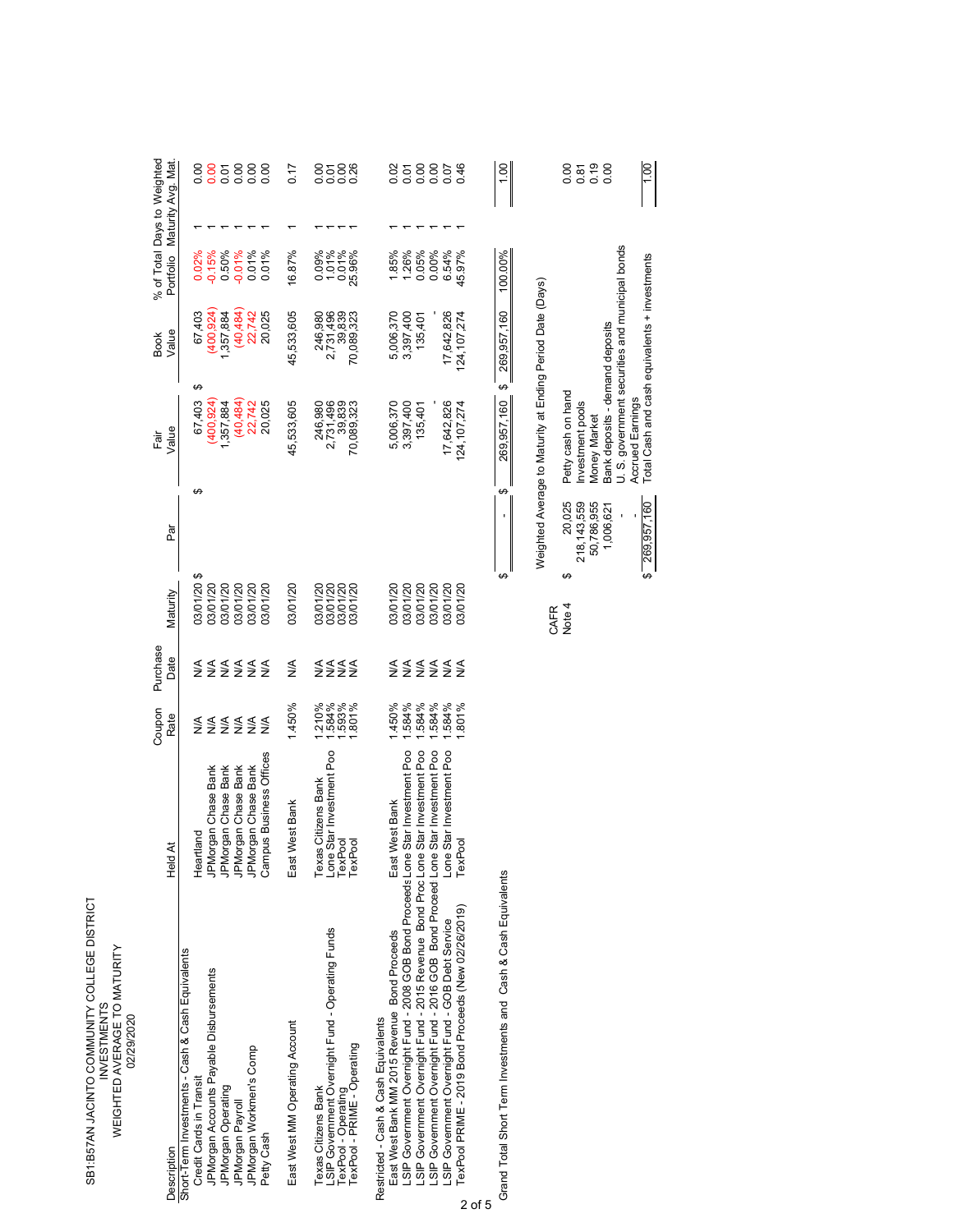|                                                                                                                                                                                                                                                                                                                               |                                                                                                                      |                                                                             | INVENTORY HOLDINGS REPORT<br>02/29/2020                                           | San Jacinto Community College District<br>INVESTMENTS and CASH & EQUIVALENTS          |                                                                                           |                                                                                          |                                                                                    |                                                                 |                                                  |                                                                       |                                                                   |                                                                                                                                                                                         |               |                                                                                  |                                                                                                                                     |                                                            |                                                          |                                                       |
|-------------------------------------------------------------------------------------------------------------------------------------------------------------------------------------------------------------------------------------------------------------------------------------------------------------------------------|----------------------------------------------------------------------------------------------------------------------|-----------------------------------------------------------------------------|-----------------------------------------------------------------------------------|---------------------------------------------------------------------------------------|-------------------------------------------------------------------------------------------|------------------------------------------------------------------------------------------|------------------------------------------------------------------------------------|-----------------------------------------------------------------|--------------------------------------------------|-----------------------------------------------------------------------|-------------------------------------------------------------------|-----------------------------------------------------------------------------------------------------------------------------------------------------------------------------------------|---------------|----------------------------------------------------------------------------------|-------------------------------------------------------------------------------------------------------------------------------------|------------------------------------------------------------|----------------------------------------------------------|-------------------------------------------------------|
| Description                                                                                                                                                                                                                                                                                                                   | Annualized<br><b>Interest</b><br>Rate<br><b>Held At</b>                                                              | Maturity                                                                    | ā                                                                                 | 11/30/2019<br>Beginning<br>Fair Value                                                 | 11/30/2019<br>Book Value<br>Beginning                                                     | 2nd Quarter Fiscal Year 2019-2020 Activity<br>02/20/2020<br>Ending<br>Fair Value         | 02/20/2020<br><b>Book Value</b><br>Ending                                          | Change in<br>Fair. Value<br>For the Month                       | Earnings<br>Febuary                              | September<br>Through<br>February<br>Earnings                          | Earnings<br>FY20<br>Total                                         | Earningarningarningarningarning Earnings<br>2020 2020 2020 2020 2020<br>Augus July June May April                                                                                       | March<br>2020 | Earnings<br>February<br>Earnings<br>2020                                         | 2020 2019 2019 2019 2019 2019<br>January December November October September<br>Earnings Earnings Earnings Earnings <u>Earnings</u> |                                                            |                                                          |                                                       |
| Short Term Investments - Maturities less than one year from date of report<br><b>Operating Funds</b>                                                                                                                                                                                                                          | Bank of America                                                                                                      | $\epsilon$                                                                  | ۴                                                                                 | $\ddot{\bullet}$                                                                      | ↮<br>$\blacksquare$                                                                       | ₩<br>$\blacksquare$                                                                      | $\ddot{\bm{r}}$                                                                    | ≸                                                               |                                                  |                                                                       |                                                                   |                                                                                                                                                                                         |               |                                                                                  |                                                                                                                                     |                                                            |                                                          |                                                       |
| Sub Total Short Term Investments - Operating Funds                                                                                                                                                                                                                                                                            |                                                                                                                      | မာ                                                                          |                                                                                   |                                                                                       | ↮                                                                                         |                                                                                          |                                                                                    |                                                                 |                                                  |                                                                       |                                                                   |                                                                                                                                                                                         |               |                                                                                  |                                                                                                                                     |                                                            |                                                          |                                                       |
| Long Term Investments - Maturities greater than one year from date of report<br>Operating Funds                                                                                                                                                                                                                               |                                                                                                                      | s,                                                                          | ۴                                                                                 | ₩                                                                                     | ↮<br>٠                                                                                    | ↮                                                                                        | $\ddot{\bullet}$                                                                   | ≸                                                               |                                                  |                                                                       |                                                                   |                                                                                                                                                                                         |               |                                                                                  |                                                                                                                                     |                                                            |                                                          |                                                       |
| Sub Total Long Term Investments - Operating Funds                                                                                                                                                                                                                                                                             |                                                                                                                      | ↮                                                                           |                                                                                   |                                                                                       | ÷                                                                                         | $\theta$                                                                                 |                                                                                    |                                                                 |                                                  |                                                                       |                                                                   |                                                                                                                                                                                         |               |                                                                                  |                                                                                                                                     |                                                            |                                                          |                                                       |
| Short Term Investments - Maturities less than one year from date of report<br><b>Bond Proceeds Funds</b>                                                                                                                                                                                                                      |                                                                                                                      | $\theta$                                                                    | ؋                                                                                 | ↮                                                                                     | ↮<br>$\blacksquare$                                                                       | ₩<br>$\blacksquare$                                                                      | \$.                                                                                | ≸                                                               |                                                  |                                                                       |                                                                   |                                                                                                                                                                                         |               |                                                                                  |                                                                                                                                     |                                                            |                                                          |                                                       |
| Sub Total Short Term Investments - Bond Funds                                                                                                                                                                                                                                                                                 |                                                                                                                      | th                                                                          |                                                                                   |                                                                                       | \$.                                                                                       | $\blacksquare$                                                                           |                                                                                    |                                                                 |                                                  |                                                                       |                                                                   |                                                                                                                                                                                         |               |                                                                                  |                                                                                                                                     |                                                            |                                                          |                                                       |
| Long Term Investments - Maturities greater than one year from date of report<br>Bond Proceeds Funds                                                                                                                                                                                                                           |                                                                                                                      |                                                                             |                                                                                   |                                                                                       |                                                                                           |                                                                                          | $\bullet$                                                                          | ≸                                                               |                                                  |                                                                       |                                                                   |                                                                                                                                                                                         |               |                                                                                  |                                                                                                                                     |                                                            |                                                          |                                                       |
| Sub Total Long Term Investments - Bond Funds                                                                                                                                                                                                                                                                                  |                                                                                                                      | s                                                                           |                                                                                   | °,                                                                                    | $\frac{1}{2}$                                                                             | $\blacksquare$                                                                           |                                                                                    |                                                                 |                                                  |                                                                       |                                                                   |                                                                                                                                                                                         |               |                                                                                  |                                                                                                                                     |                                                            |                                                          |                                                       |
| Sub Total Investments                                                                                                                                                                                                                                                                                                         |                                                                                                                      | ÷                                                                           |                                                                                   |                                                                                       | $\frac{1}{2}$                                                                             | th,                                                                                      | ÷,                                                                                 |                                                                 |                                                  |                                                                       |                                                                   |                                                                                                                                                                                         |               |                                                                                  |                                                                                                                                     |                                                            |                                                          |                                                       |
| JPMorgan Accounts Payable Disbur JPMorgan Cha<br>Short-Term Investments - Unrestricted Funds<br>Demand Deposits<br>JPMorgan Workmen's Comp<br>Sub Total Demand Deposits<br>Credit Cards in Transit<br>JPMorgan Operating<br>JPMorgan Payroll<br>Petty Cash                                                                    | ≸≨<br>≸<br>$\S$ $\S$ $\S$ $\S$<br>JPMorgan Cha<br><b>Campus Busir</b><br>JP Morgan Cha<br>JP Morgan Cha<br>Heartland | ↮<br>03/01/20\$<br>03/01/20<br>03/01/20<br>03/01/20<br>03/01/20<br>03/01/20 | 67,403\$<br>(40, 484)<br>(400, 924)<br>1,357,884<br>22,742<br>20,025<br>1,026,646 | $(1,153)$ \$<br>1,804,074<br>(76,966)<br>(3,510)<br>(652, 389)<br>18,875<br>2,519,217 | ÷<br>↮<br>(1, 153)<br>(76,966)<br>(3,510)<br>1,804,074<br>18,875<br>(652,389<br>2,519,217 | 67,403\$<br>$(400, 924)$<br>1,357,884<br>$(40, 484)$<br>$22, 742$<br>20,025<br>1,026,646 | 67,403\$<br>(400,924)<br>1,357,884<br>$(40, 484)$<br>22,742<br>20,025<br>1,026,646 | $(1,161,333)$<br>36,482<br>26,252<br>1,150<br>68,556<br>251,465 |                                                  | <b>A A A A A A A</b>                                                  | <u> इ इ इ इ इ व्रं</u>                                            | <b>SSSSSSS</b><br>Trader<br>≸<br>≥ ≤<br>32222<br><b>SSSSSS</b><br>TRACK<br>≸ ≸<br>$\frac{4}{2}$<br>$\frac{4}{2}$<br>$\frac{4}{2}$<br>≸<br>≸<br><u>र ३ ३ ३ ३ ३ ४</u><br>इ.स. १ ४ ४ ४ ४ ४ | ≅≅≅≅≅≅        | <b>SSSSSSS</b><br><b>SSSSSSS</b><br>Tradition                                    | <u>ऽ ऽ ऽ ऽ ऽ ऽ ऽ</u>                                                                                                                | <b>SSSSSSS</b><br>TRACCA                                   | <b>≋</b> ≋ ≋ ≋ ≋ ≋ ≋                                     | इ≅ ≨ ≨ ≨ ≨ ≨                                          |
| East West MM Operating Account<br>Sub Total Money Market Accounts<br>Money Market Accounts<br><b>Texas Citizens Bank</b>                                                                                                                                                                                                      | East West Bar ####<br><b>Texas Citizens ####</b>                                                                     | ÷<br>03/01/20\$<br>03/01/20                                                 | 45,533,605\$<br>45,780,585\$<br>246,980                                           | 45,344,293 \$<br>45,590,536 \$<br>246,243                                             | 45,590,536 \$<br>45,344,293 \$<br>246,243                                                 | 45,533,605\$<br>246,980<br>45,780,585\$                                                  | 45,533,605\$<br>45,780,585\$<br>246,980                                            | 189,312\$<br>190,049 \$<br>737                                  | 52,085<br>52,312<br>227                          | 379,030<br>1,473<br>380,503                                           | 379,030<br>1,473<br>380,503                                       |                                                                                                                                                                                         |               | 57,860<br>58,111<br>52,085<br>227<br>52,312                                      | 259<br>59,639<br>59,898<br>251                                                                                                      | 235<br>61,411<br>61,646                                    | 250<br>72,574<br>72,324                                  | 75,962<br>75,711<br>251                               |
| LSIP Government Overnight Fund - (Lone Star Inve ####<br>TexPool PRIME - Operating (New 11 TexPool<br>Sub Total Pool Accounts<br>TexPool - Operating<br>Pool Accounts                                                                                                                                                         | ####<br>####<br>TexPool                                                                                              | 03/01/20\$<br>မာ<br>03/01/20<br>03/01/20                                    | 39,839\$<br>72,860,658\$<br>70,089,323<br>2,731,496                               | 227,824 \$<br>25,371,073\$<br>25,042,967<br>100,282                                   | 25,371,073 \$<br>↮<br>227,824<br>100,282<br>25,042,967                                    | 39,839\$<br>72,860,658<br>70,089,323<br>2,731,496                                        | 39,839\$<br>72,860,658\$<br>70,089,323<br>2,731,496                                | (187,985) \$<br>45,046,356<br>2,631,214<br>47,489,585           | $7,342$ $39,323$ $2,899$ $93,564$                | $\begin{array}{c} 18,102 \\ 340,892 \\ 11,171 \end{array}$<br>370,165 | 370,165<br>18,102<br>340,892<br>11,171                            |                                                                                                                                                                                         |               | 1,543<br>51,468<br>4,711<br>57,722<br>$1,342$<br>89,323<br>2,899<br>93,564       | 1,036<br>37,200<br>794<br>39,030                                                                                                    | 1,393<br>42,967<br>282<br>44,642                           | 8,779<br>54,478<br>490<br>63,747                         | 65,456<br>1,995<br>4,009<br>71,460                    |
| Sub Total - Short Term Investments - Unrestricted Funds                                                                                                                                                                                                                                                                       |                                                                                                                      | ÷                                                                           | 119,667,889\$                                                                     | 72,765,683 \$                                                                         | 72,765,683 \$                                                                             | ↮<br>119,667,889                                                                         | ÷<br>119,667,889                                                                   | 46,902,206                                                      | 145,876                                          | 750,668                                                               | 750,668                                                           |                                                                                                                                                                                         |               | 115,833<br>145,876                                                               | 98,928                                                                                                                              | 106,288                                                    | 136,321                                                  | 147,422                                               |
| East West Bank MM 2015 Revenue East West Bar ####<br>Short-Term Investments - Restricted (Bond) Funds<br>Sub Total Money Market Accounts<br><b>Money Market Accounts</b>                                                                                                                                                      |                                                                                                                      | 03/01/20\$<br>$\bullet$                                                     | 5,006,370 \$<br>5,006,370\$                                                       | 5,006,781 \$<br>5,006,781 \$                                                          | $\boldsymbol{\omega}$<br>5,006,781 :<br>5,006,781 :                                       | 5,006,370 \$<br>5,006,370 \$                                                             | 5,006,370 \$<br>5,006,370 \$                                                       | $\frac{(411)}{(411)}$ \$                                        | 5,727<br>5,727                                   | 41,846<br>41,846                                                      | 41,846<br>41,846                                                  |                                                                                                                                                                                         |               | $\frac{5,727}{5,727}$                                                            | 6,576<br>6,370                                                                                                                      | $rac{6,787}{6,781}$                                        | 8,000                                                    | 8,392<br>8,392                                        |
| LSIP Government Overnight Fund - / Lone Star Inve ####<br>LSIP Government Overnight Fund -:Lone Star Inve ####<br>LSIP Government Overnight Fund -:Lone Star Inve ####<br>ToxPool PRIME -.2019 Boiloit Fund -:Lone Star Inve ####<br>ToxPool PRIME -.2019 Boiloit Fund -:ToxPools<br>Sub Total Pool Accounts<br>Pool Accounts |                                                                                                                      | $\bullet$<br>03/01/20\$<br>03/01/20<br>03/01/20<br>03/01/20<br>03/01/20     | 124,107,274<br>145,282,901 \$<br>3,397,400\$<br>17,642,826<br>135,401             | 148,239,478<br>162,773,858 \$<br>↮<br>3,397,966<br>1,794,118<br>106,269<br>9,236,027  | $148,239,478$<br>$162,773,858$ \$<br>↮<br>3,397,966<br>1,794,118<br>106,269<br>9,236,027  | $\bullet$<br>↮<br>3,397,400<br>124,107,274<br>145,282,901<br>17,642,826<br>135,401       | ø<br>3,397,400 \$<br>135,401<br>17,642,826<br>124,107,274<br>145,282,901           | $(566)$ \$<br>↮<br>$(1,658,717)$<br>$(106,269)$<br>8,406,799    | 28,206<br>180,580<br>215,078<br>$4,211$<br>2,081 | 29,700<br>15,445<br>16,653<br>109,667<br>200,467<br>200,467           | 29,700<br>15,445<br>15,572<br>1,398,091<br>1,578,461<br>1,578,461 |                                                                                                                                                                                         |               | 24,250<br>210,980<br>242,184<br>28,206<br>180,580<br>215,078<br>$4,211$<br>2,081 | 224,196<br>245,002<br>2,466<br>13,664<br>4,671<br>4,551<br>2,403                                                                    | 4,776<br>2,522<br>461<br>12,983<br>230,593<br>251,335<br>ю | 5,493<br>2,888<br>7,272<br>267,647<br>208,119<br>298,119 | 5,998<br>3,085<br>5,731<br>5,731<br>28,743<br>326,743 |
| Sub Total - Short Term Investments - Restricted (Bond) Funds                                                                                                                                                                                                                                                                  |                                                                                                                      | ↮                                                                           | 150,289,271 \$                                                                    | 167,780,639 \$                                                                        | 167,780,639 \$                                                                            | $\boldsymbol{\theta}$<br>150,289,271                                                     | 150,289,271 \$                                                                     | $(17, 491, 368)$ \$                                             | 220,805                                          | 1,620,307                                                             | 1,620,307                                                         |                                                                                                                                                                                         |               | 248,554<br>220,805                                                               | 251,578                                                                                                                             | 258,116                                                    | 306,119                                                  | 335,135                                               |
| The investment portfolio is in compliance with the Public Funds Investment Act and the College's Investment Policy<br>urang lotal                                                                                                                                                                                             |                                                                                                                      | ا<br>م                                                                      |                                                                                   | 4 Z26,040,042 4 Z36,040,042 4 U01,106,802                                             |                                                                                           |                                                                                          |                                                                                    | L99'450 4 929'01.b'67                                           |                                                  | 6/8/0/275                                                             | 5/8/0/8/2                                                         |                                                                                                                                                                                         | (366, 681)    | 13,881<br>364,387<br>2,294<br>189,007                                            | (13,898)<br>and <sup>1</sup> nee                                                                                                    | (78,036)<br>364,404                                        | (40, 117)<br>442,440                                     | 197,291                                               |
|                                                                                                                                                                                                                                                                                                                               |                                                                                                                      |                                                                             |                                                                                   |                                                                                       |                                                                                           |                                                                                          |                                                                                    |                                                                 |                                                  |                                                                       |                                                                   |                                                                                                                                                                                         |               |                                                                                  |                                                                                                                                     |                                                            |                                                          |                                                       |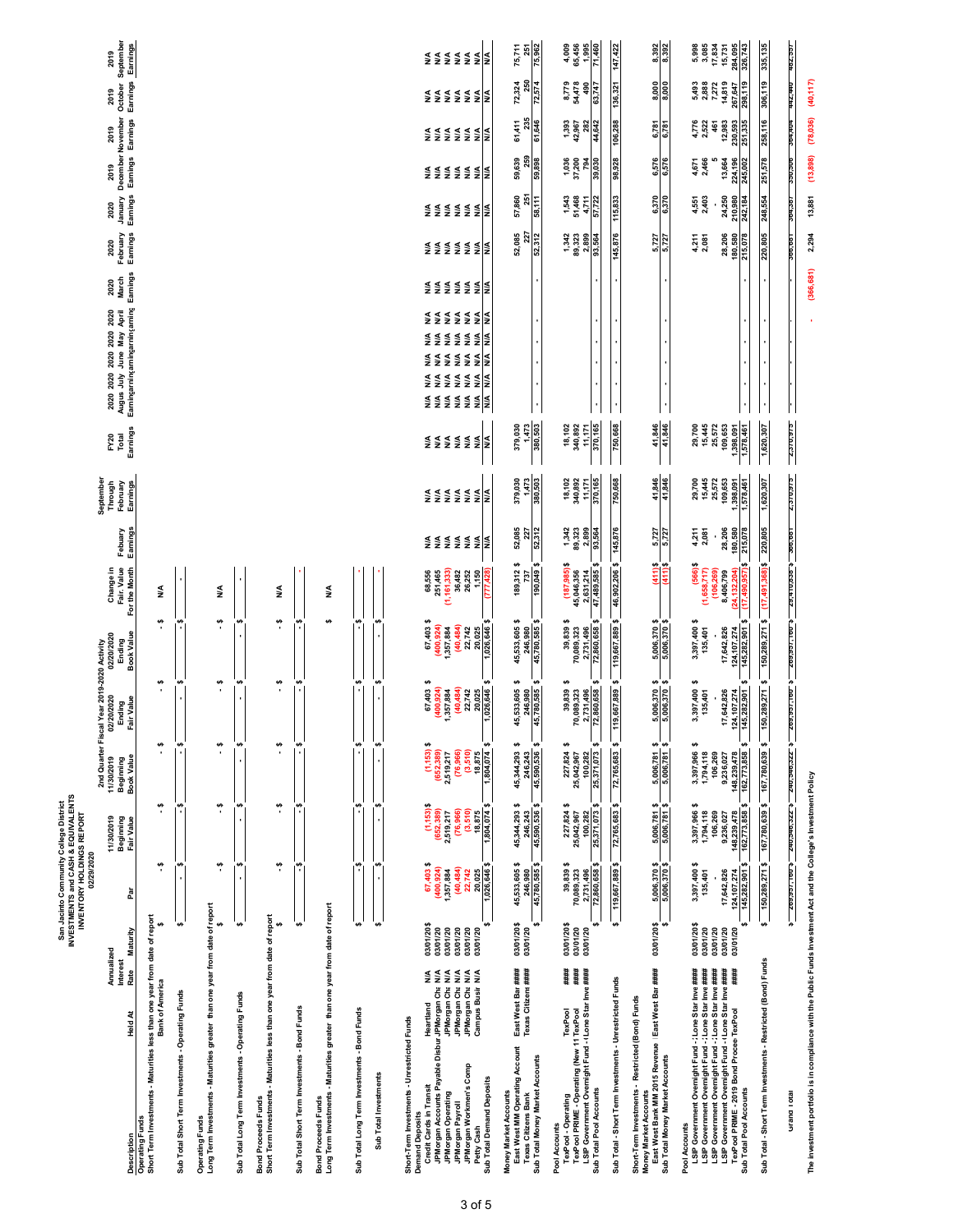|                  |                 |                       | 02/29/2020 | <b>IVESTMENTS and CASH &amp; EQUIVALENTS</b><br>San Jacinto Community College District<br>INVENTORY HOLDINGS REPORT |                         |                                    |                                    |                                                             |                                              |                           |                                                                                                              |                              |                             |                                                                           |  |                               |
|------------------|-----------------|-----------------------|------------|---------------------------------------------------------------------------------------------------------------------|-------------------------|------------------------------------|------------------------------------|-------------------------------------------------------------|----------------------------------------------|---------------------------|--------------------------------------------------------------------------------------------------------------|------------------------------|-----------------------------|---------------------------------------------------------------------------|--|-------------------------------|
|                  |                 |                       |            |                                                                                                                     |                         | 2nd Quarter Fiscal Year 20         | J19-2020 Activity                  |                                                             |                                              |                           |                                                                                                              |                              |                             |                                                                           |  |                               |
|                  | Annualized      |                       |            | 1/30/2019                                                                                                           | 1/30/2019               |                                    |                                    |                                                             |                                              |                           |                                                                                                              |                              |                             |                                                                           |  |                               |
|                  | <b>Interest</b> |                       |            | Beginning<br>Fair Value                                                                                             | Beginning<br>Book Value |                                    |                                    |                                                             |                                              |                           |                                                                                                              |                              |                             |                                                                           |  |                               |
| escription       |                 | Held At Rate Maturity | Par        |                                                                                                                     |                         | 02/20/2020<br>Ending<br>Fair Value | 02/20/2020<br>Ending<br>Book Value | Change in<br>Fair. Value  Febuary<br>For the Month Earnings | September<br>Through<br>February<br>Earnings | FY20<br>Total<br>Earnings | 2020 2020 2020 2020 2020 2020<br>Augus July June May April March<br>Earninçarningarningarningarning Earnings | 2020<br>February<br>Earnings | 2020<br>January<br>Earnings | 2019 2019 2019<br>December November October<br>Earnings Earnings Earnings |  | 2019<br>September<br>Earnings |
| ebruary 28, 2020 |                 |                       |            |                                                                                                                     |                         |                                    |                                    |                                                             |                                              |                           |                                                                                                              |                              |                             |                                                                           |  |                               |
| $yr$ Tsy = 0.97  |                 |                       |            |                                                                                                                     |                         |                                    |                                    |                                                             |                                              |                           |                                                                                                              |                              |                             |                                                                           |  |                               |
| $Yr$ Tsy = 0.86  |                 |                       |            |                                                                                                                     |                         |                                    |                                    |                                                             |                                              |                           |                                                                                                              |                              |                             |                                                                           |  |                               |

**Description**<br>**February 28, 202**<br>1 yr Tsy = 0.97<br>2 Yr Tsy = 0.86<br>3 Yr Tsy = 0.85 1 yr Tsy = 0.97 2 Yr Tsy = 0.86 3 Yr Tsy = 0.85

**January 31, 2020** 1 yr Tsy = 1.45 2 Yr Tsy = 1.33

 $\begin{array}{l} \textbf{January 31, 2020} \\ 1 \text{ yr} \, 7 \text{yr} = 1.45 \\ 2 \text{ yr} \, 7 \text{yr} = 1.33 \\ 3 \text{ yr} \, 7 \text{sr} = 1.33 \\ 9 \text{N r} \, 7 \text{s} = 1.30 \\ \textbf{Desember 31, 2019} \\ \textbf{Desember 31, 2019} \\ 2 \text{ yr} \, 7 \text{s} = 1.52 \\ 2 \text{ yr} \, 7 \text{s} = 1.62 \\ 3 \text{ yr} \, 7 \text{s} = 1.62 \end{array}$ **December 31, 2019** 3 Yr Tsy = 1.30 1 yr Tsy = 1.59

2 Yr Tsy = 1.58 3 Yr Tsy = 1.62

Nolvember 30, 2019<br>1 yr Tsy = 1.60<br>2 Yr Tsy = 1.61<br>3 Yr Tsy = 1.61 **Noivember 30, 2019** 1 yr Tsy = 1.60 2 Yr Tsy = 1.61 3 Yr Tsy = 1.61

October 31, 2019<br>U S Treasury Rates - Benchmark from P&A **U S Treasury Rates - Benchmark from P&A October 31, 2019**



September 30, 2019<br>PLS Treasury Rates - Benchmark from P&A<br>PLS Treasury Rates - Benchmark from P&A<br>PLS Treasury BLA4<br>Arrivy BLA4<br>30 Yr Try (BL32 **U S Treasury Rates - Benchmark from P&A September 30, 2019 6. Property 1.82 1Yr Tbill @ 1.68 2Yr Tsy @ 1.44 3Yr Tsy @ 1.36**

**30 Yr Tsy @ 1.92**

https://www.treasury.gov/resource-center/data-chart-center/interest-rates/pages/TextView.aspx?data=yieldYear&year=2019 **https://www.treasury.gov/resource-center/data-chart-center/interest-rates/pages/TextView.aspx?data=yieldYear&year=2019**